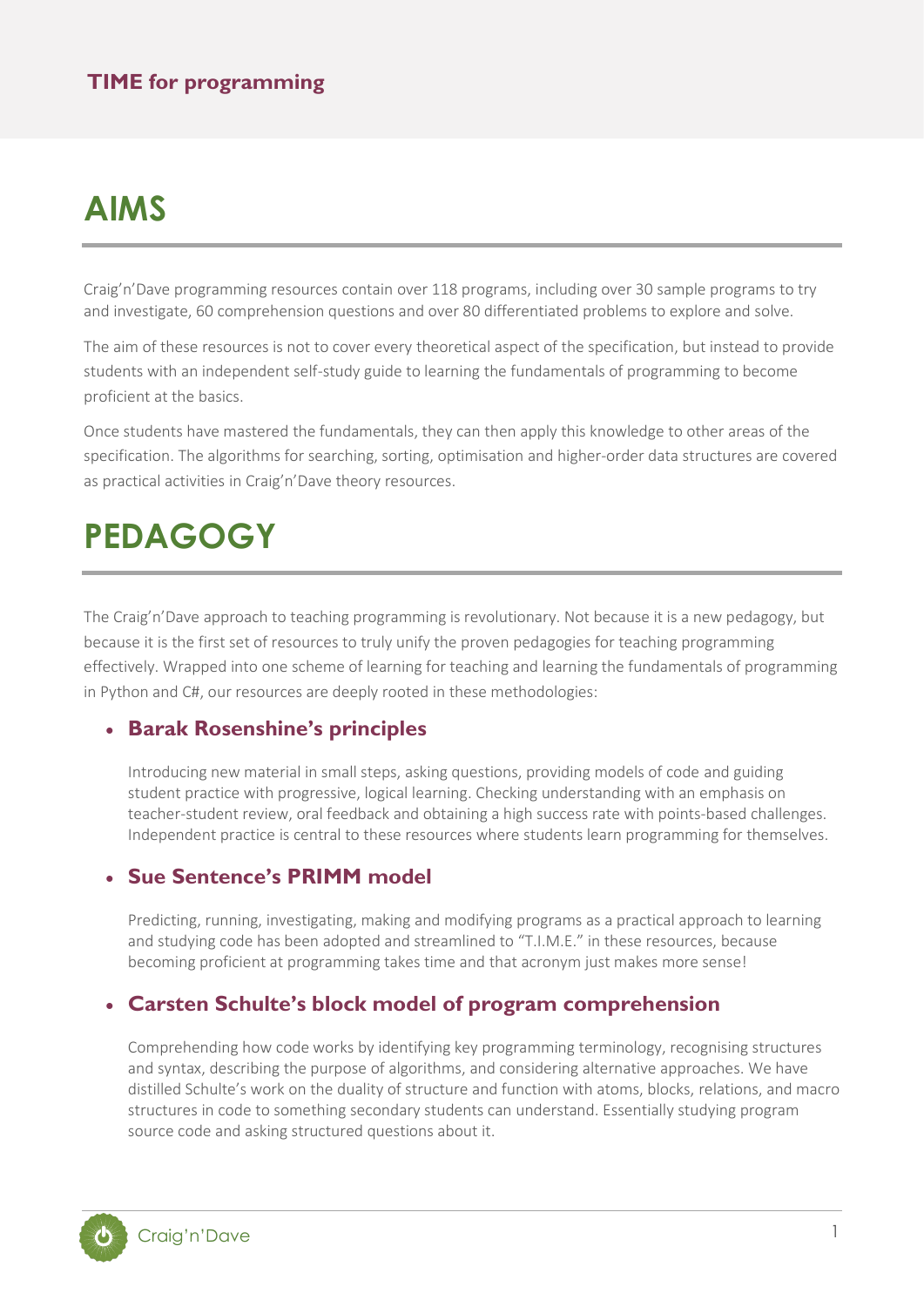### • **Dale Parson's code sorting**

Supporting weaker programmers by providing them with all the code they need to create a working program but jumbling the statements up. Creating a working program becomes a card sorting exercise. Scaffolding learning, reducing the comprehension required and enabling a trial and error approach.

### • **Alan O'Donohoe's stepped challenges**

Providing students with the desired output instead of the input. Algorithms can be created in many ways. Encouraging students to adopt paired programming techniques to discuss and justify their approaches with each other before learning from other pairs. Using differentiation by outcome to uncover deeper theoretical conversations about the merits of the different approaches taken.

### • **Richard Pawson and the functional programming paradigm**

Independent routines are as critical as sensible variables names and comments for creating well structured, modular programs. All programmers should start by learning to make subroutines from the very beginning of the course. Understanding the necessity for reusable components and parameter passing, not as an advanced topic, but one that is essential to the structure of all programs.

### • **William Lau's little book of algorithms**

Building fluency in programming by giving students many different and differentiated challenges. Recognising that repetition reduces the cognitive load by committing fundamental concepts of programming and keywords to long term memory. Working on small, standard algorithms that repeatedly demand sequence, selection and iteration creates more confident programmers.

### • **Craig and Dave's design by doing**

The traditional software engineer understands the system life cycle. Analyse the problem and design a solution before you begin to write code. While essential in many historical contexts of programming, rapid and iterative design practices today negate the need for this approach. Instead students learn best by writing real programs. Benefitting from instant feedback modern compilers and run-time environments provide.

Programming taught from the front of the class by a teacher only benefits at best a third of the class. Some can already progress further and some already need additional support. Allowing students to learn independently at their own pace and choosing their own challenges allows greater flexibility for the teacher to stretch and support individual students.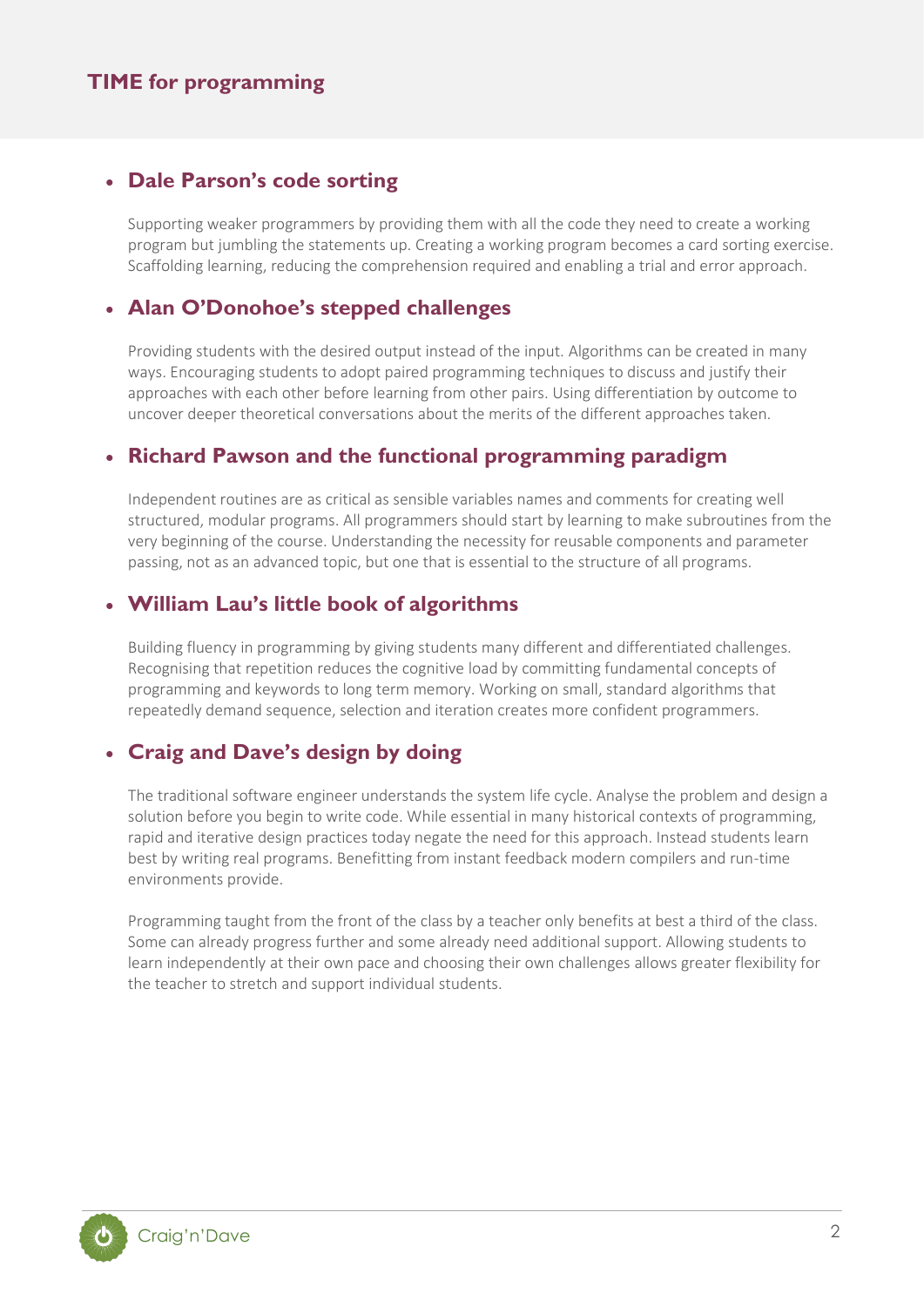# **A SELF-STUDY APPROACH TO LEARNING**

The intention with these resources is that students make progress independently. New concepts are introduced through practical activities by engaging with sample code. Open-ended problems are sufficiently differentiated with a points system to enable all learners to make progress independently at their level. There is no need for a teacher to stand at the front of the class and teach the keywords and concepts in each objective in a traditional way. Students should make progress through the resources on their own, at their own pace. The role of the teacher is to maintain that pace, provide individual interventions when students are stuck, review completed objectives and track progress.

Using these resources, students that are absent from class are not disadvantaged and can even continue their work at home. If a question is too difficult to answer, or a problem is too difficult to solve these can be left to be discussed with the teacher. The student can still move on to the next objective or problem.

# **FUNCTIONS FIRST**

The use of comments and sensible variable names is expected from students from the outset. It therefore seems odd not to also introduce structured programming using subroutines from the start too.

This does undoubtably mean the initial small programs students write become unnecessarily complex, but good habits introduced early are not so easily forgotten.

Although avoiding input and output within a function is desirable, for simplicity this is sometimes used. It is also regularly seen in exam mark schemes.

# **PRIOR KNOWLEDGE**

Craig'n'Dave resources assume no prior knowledge, so they are suitable for all learners regardless of their programming experience. Students that have studied a text-based language at Key Stage 3 and/or GCSE will no doubt find the objectives familiar, although it is less likely they have adopted a functions first approach.

The Python resources are written with GCSE in mind, with C# being more suitable for A level. It is extremely unlikely that a GCSE student will complete every problem presented in these resources due to the volume of work and because of the differentiated approach. At A level it is suggested students use the same resources in an unfamiliar language, perhaps undertaking some of the problems they did not solve at GCSE.

.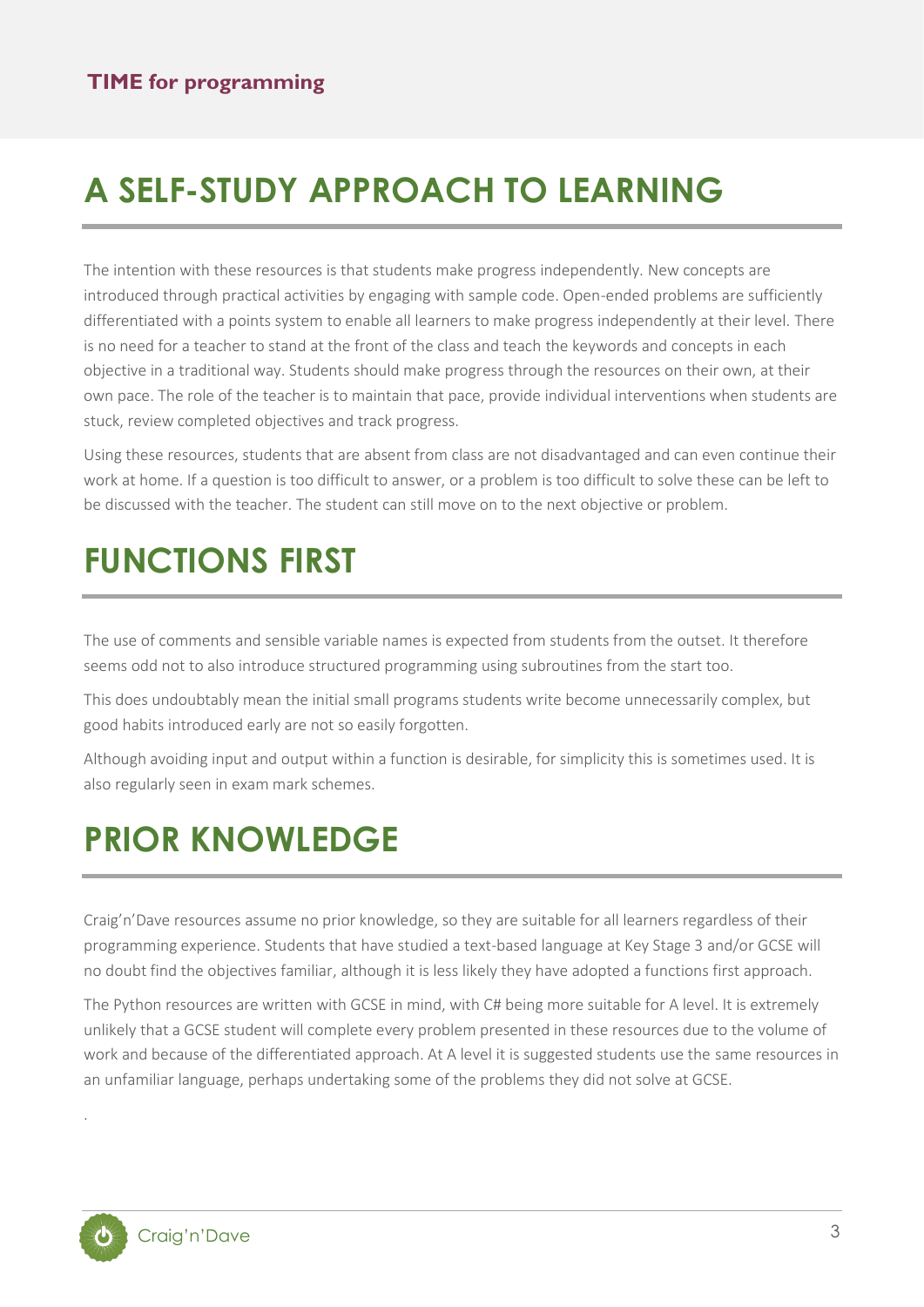# **NAMING CONVENTIONS**

Although experienced programmers use different naming conventions for different purposes within a program, such as PascalCase, camelCase, snake\_case and kebab-case, Craig'n'Dave resources use PascalCase throughout for consistency.

With PascalCase, each letter of a new word in an identifier is uppercase.

# **BREAKS AND OPTIMAL SOLUTIONS**

Although commands exist in many languages to break out of iterations or jump to new sequences, these are not considered good practice for creating structured code. Therefore break, goto and equivalent commands are never used.

Many programs can be written more elegantly with modern functions and frameworks. However, this is an introduction to programming that also prepares students for the algorithms they will see in exams. Therefore, logical instead of optimal code is often used. E.g. using .sort() in answer to a question about sorting algorithms gains no marks!

# **OLD AND NEW APPROACHES**

It is recognised that different exam boards exemplify slightly different keywords and approaches that students could be using when coding. An example is operator overload concatenation or string formatting.

 $Sol = 299792458$ OUTPUT("The speed of light is " + Sol + "m/s") *older approach and less performant*

Could also be written like this:

Sol = 299792458 OUTPUT("The speed of light is {0} m/s",Sol) *contemporary approach and more performant*

The Craig'n'Dave approach is to use a coding style that primarily matches exam board expectations but with more modern approaches being a consideration too. These are often not easy decisions to make when there are many possible ways to write a program! We introduce students to both operator overloading concatenation (in objective 1) and string formatting (in objective 3).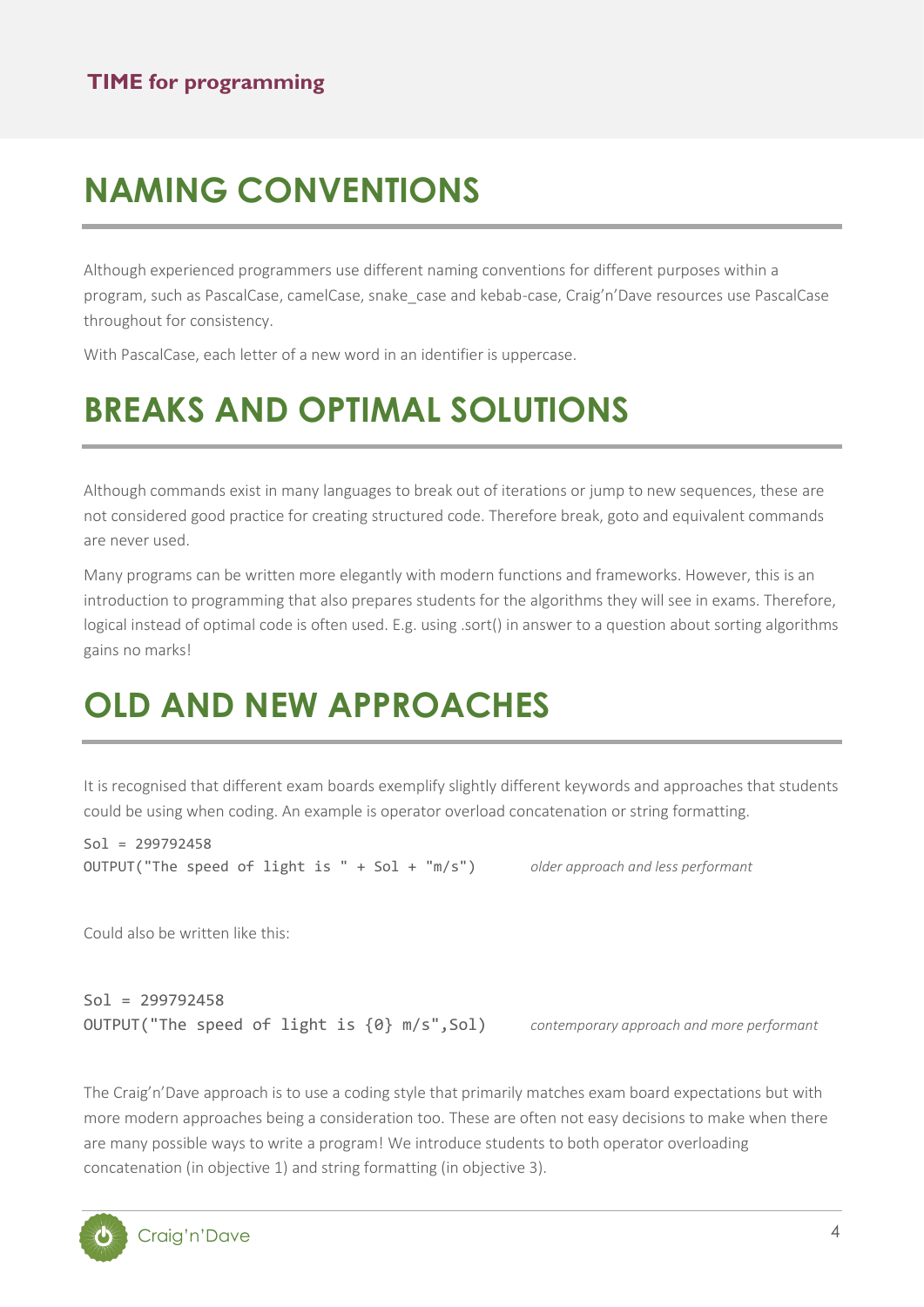# **KEY TERMINOLOGY**

*"The syntax error was because of a missing string qualifier before the operator in the statement that concatenates the two variables."*

Students become far better programmers if they understand what statements like this mean. In teaching we are encouraged to consider reading age and simplifying language for comprehension. With programming, by having a commanding vocabulary of the words associated with code, not only does it enable students to understand other programmers and articulate their approaches, but it also helps to understand new concepts. For example, if you know that an operator can add two integer variables, then understanding overloading operators becomes easier too.

Throughout the resources each new term is explained and summarised.

# **10 OBJECTIVES**

Students are introduced sequentially to each new programming construct. We call these stages "objectives" so that the language of learning is familiar.

Each objective builds-on and uses the keywords only introduced in the current and previous objectives to ensure a smooth and gradual learning transition between the objectives for students.

With a functions first approach, inputs are introduced much later than you might expect in favour of structured programming, arguments, and parameters.

Objectives:

- 1. Learn how to write structured programs.
- 2. Learn how to use selection.
- 3. Learn how to use number data types.
- 4. Learn how to use string data types.
- 5. Learn how to use counter-controlled iterations.
- 6. Learn how to use condition-controlled iterations.
- 7. Learn how to handle user inputs.
- 8. Learn how to use arrays and lists.
- 9. Learn how to use serial files.
- 10. Learn how to master the basics.

Objective 10 is an ever-increasing set of problems with a new one being released periodically.

Students will probably have studied most of these concepts at Key Stage 3, but these resources will not be too easy for them! The level of rigour is higher than that expected at Key Stage 3, especially with a functions first approach and validation of inputs. Repeating known concepts and consolidating knowledge firmly is extremely helpful. Even if students used these resources at GCSE, at A level they should attempt them again from objective 1 using a different language. E.g. Python at GCSE and C# at A level. Understanding the similarities and differences between different procedural languages is beneficial to learners wanting to study Computer Science beyond school.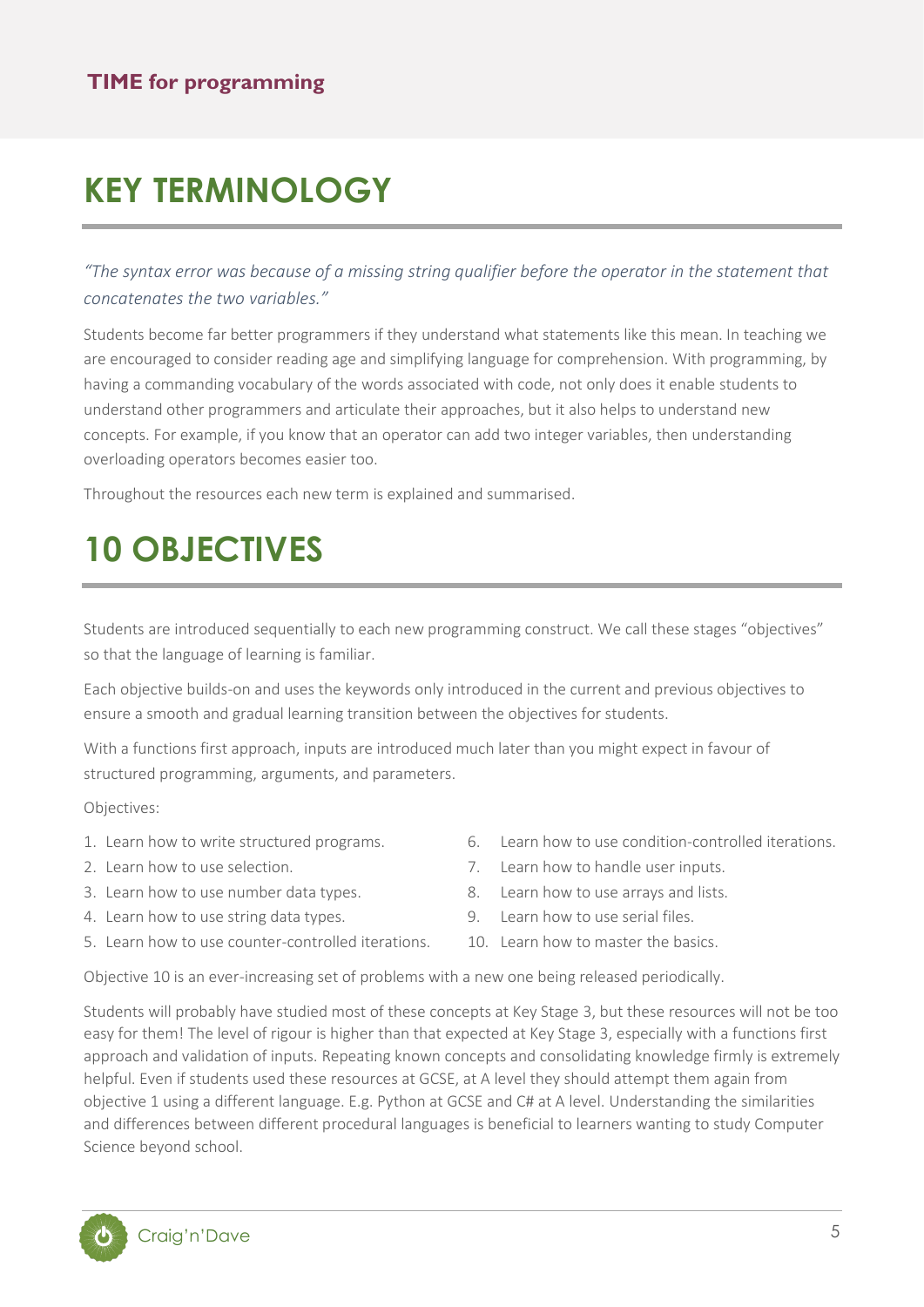## **4 STAGES IN EACH OBJECTIVE**

Each objective has four stages for students to complete.

- T Try
- I Investigate
- M Make
- E Evaluate

Craig'n'Dave call this their "TIME" approach to programming. It is based on the PRIMM model proposed by Sue Sentence.



## **WORKBOOKS**

Each objective is presented in a PowerPoint student workbook.

#### Activities for the students are written in the notes section of each slide.

Using PowerPoint enables the teacher to project slides if that is useful and output them in a variety of formats. They also work well with learning platforms, e.g. Google Classroom.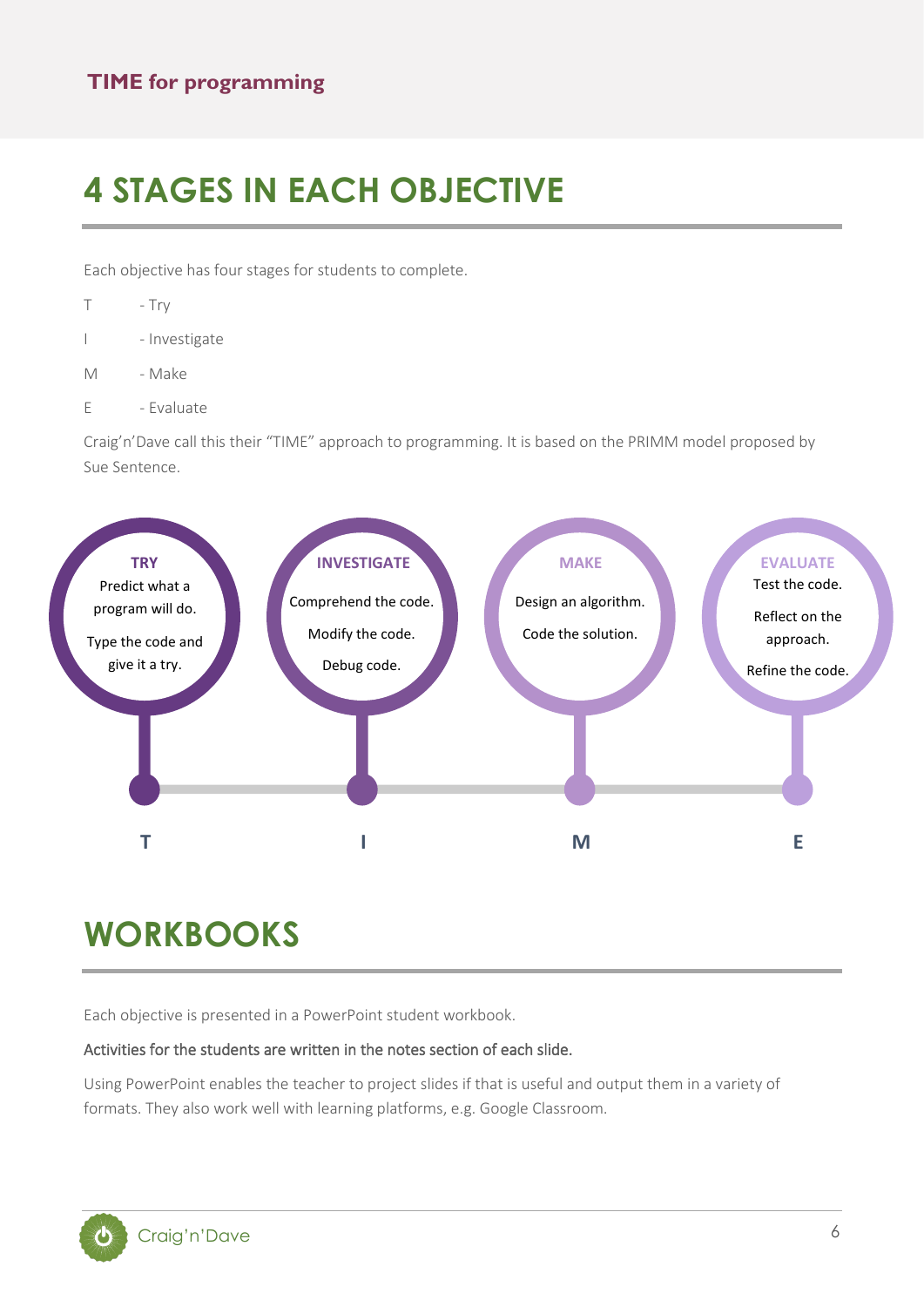## **Try stage**

Students look at a coded solution and predict what the output will be. Students type in the code to see if they are correct. This approach aims to simulate how self-taught programmers in the 1980s used code listings in magazines and programming manuals to learn to code. Not starting from a blank screen is less daunting for students, provides models and guides student practice.

## **Investigate stage**

Students learn how the sample programs work, understanding the new commands introduced. A set of small tasks instruct students to modify the sample programs they have been given. At the end of the stage keywords and learning points are summarised as a handy reference. The syntax of related additional commands is also presented that were not needed in the sample programs but could be useful to students when writing their own programs. These also include all the commands listed in examination board specifications.

A set of progressive comprehension questions also provide students with an opportunity to consider what terms mean, what commands or blocks of code achieve, how they work and why they are used. A deeper knowledge of syntax and programming constructs allows students to adapt to new commands more easily. This is based on a simplified student-friendly version of the block model of program comprehension proposed by Carsten Schulte.



#### **ITEM**

Programming terminology and keywords.

#### **STRUCTURE**

Syntax of lines and blocks of code.

#### **PURPOSE**

What the item or structure achieves. returns, or outputs.

#### **REASON**

The reason why an item or structure is used.

#### **RELATION**

How items or structures relate to each other. The wider implication for the program or computer system.

#### **APPROACH**

How a section of code can be modified to achieve a greater purpose.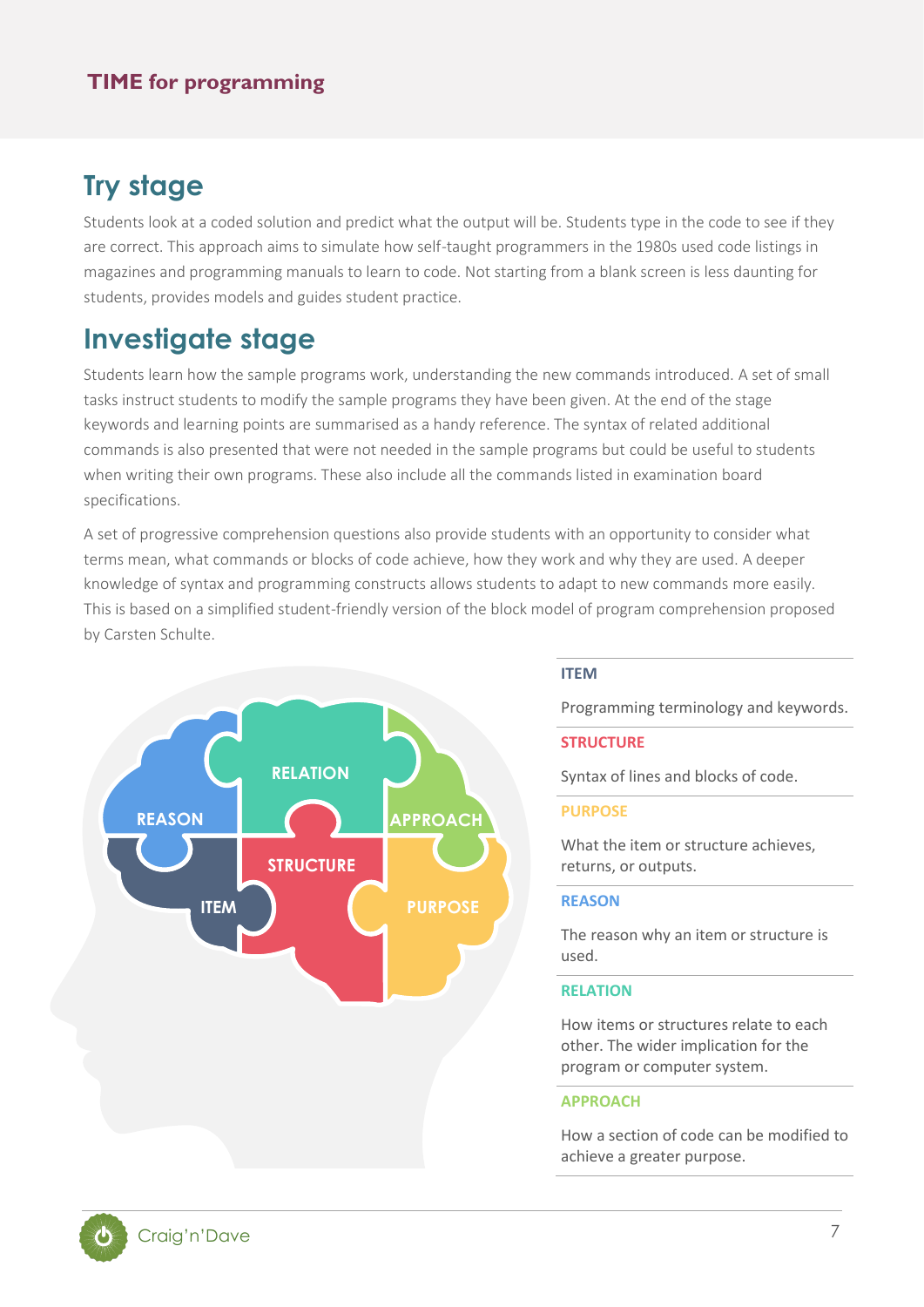### **Program comprehension questions**

| <b>ITEM</b>      | Programming terminology and<br>keywords. Delimiter, qualifier,<br>identifier, literal, operator,<br>variable, constant, reserved<br>word etc. | Q: In the command print("hello world") what is hello world<br>known as?<br>A: String.<br>Q: In the command print("hello world") identify the string.<br>A: hello world.                                                                                                                                                                                                                                                                                                                 |
|------------------|-----------------------------------------------------------------------------------------------------------------------------------------------|-----------------------------------------------------------------------------------------------------------------------------------------------------------------------------------------------------------------------------------------------------------------------------------------------------------------------------------------------------------------------------------------------------------------------------------------------------------------------------------------|
| <b>STRUCTURE</b> | Identifying a block of code,<br>syntax of an item or providing an<br>example of a line of code.                                               | Q: What character is used to identify (or qualify) the start and<br>end of a string?<br>A: double quote (sometimes a single quote).                                                                                                                                                                                                                                                                                                                                                     |
| <b>PURPOSE</b>   | What the item or structure<br>achieves, returns or outputs.                                                                                   | Q: What does the command print("hello world") do?<br>A: Prints the words hello world to the screen.                                                                                                                                                                                                                                                                                                                                                                                     |
| <b>REASON</b>    | Why an item or structure is<br>used.                                                                                                          | Q: Explain why the " character must be used.<br>A: Without a string qualifier the compiler will assume hello is<br>a variable, generating a syntax error.                                                                                                                                                                                                                                                                                                                               |
| <b>RELATION</b>  | How items or structures relate<br>to each other and the wider<br>implication for the program or<br>computer system.                           | Q: What are the advantages and disadvantages of using the<br>command print("hello world") instead of using: txt = "hello<br>world": print(txt)<br>A: There are less FDE cycles used but the string cannot be<br>used later with other commands because it is not stored in<br>memory.<br>Q: What is the implication of changing the order of the<br>commands to:<br>print(txt) : txt = "hello world"<br>A: Whatever is currently stored in txt will be output or an<br>error may occur. |
| <b>APPROACH</b>  | How a section of code can be<br>modified to achieve a greater<br>purpose.                                                                     | Q: Explain how the string can be sanitised to eliminate any<br>spaces.<br>A: By using a loop to iterate over each character in the string,<br>concatenating it to a new string if it is not a space.                                                                                                                                                                                                                                                                                    |

 $\overline{\mathbf{Q}}$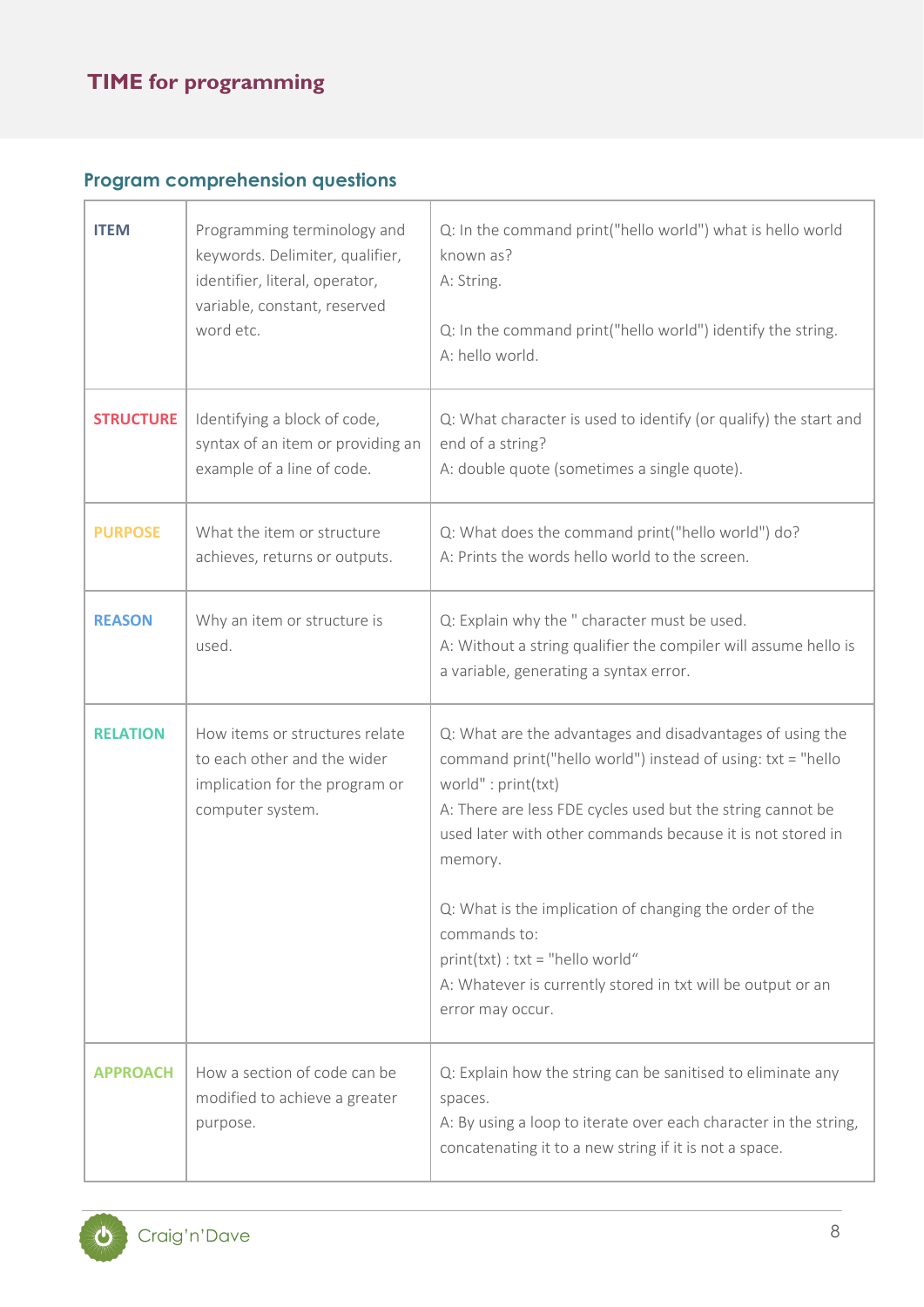### **Make stage**

Problems are presented in a mixture of written English, flowcharts, pseudocode, Parsons problems and output focused. Problems increase in difficulty indicated by the number of points. Students are encouraged to use whitespace, indentation, sensible variable names, and subroutines from their very first program.

Students should be using comments throughout their programs to explain the purpose of subroutines, variables, selections, and iterations. This will provide adequate problem decomposition making the explicit design of an algorithm using pseudocode redundant.

Back in the history of Computer Science when IDEs did not exist, programs were written on tape or card and it took a day to execute within a queue of other programs, it made sense to design algorithms to ensure they were robust! This is no longer necessary to become a good programmer. The small bite-sized programs used to teach programming are not large enough to warrant a design stage.

If students struggle to see solutions to the problems and therefore struggle with problem decomposition, they could produce all their comments first and fill in the code required between the comments afterwards, much like using pseudocode.

We suggest students choose the problems they want to solve, aiming for a total of 6 points in each objective. This provides for student choice and differentiation. Students who find programming more difficult could achieve 6 points from: 1 + 1 + 2 + 2-point problems. More able students could achieve 6 points from: 3 + 3 point problems.

## **Evaluate stage**

Objectives will frequently require students to create and use test tables to test their solutions to the problems. This encourages good practice and teaches the importance of robust code.

Once students have finished an objective, they should alert their teacher. This is an opportunity to have a conversation with the student and give oral feedback on the problems attempted. Immediate oral feedback will be far more useful to the student than written feedback.

See overleaf for a framework for feedback conversations.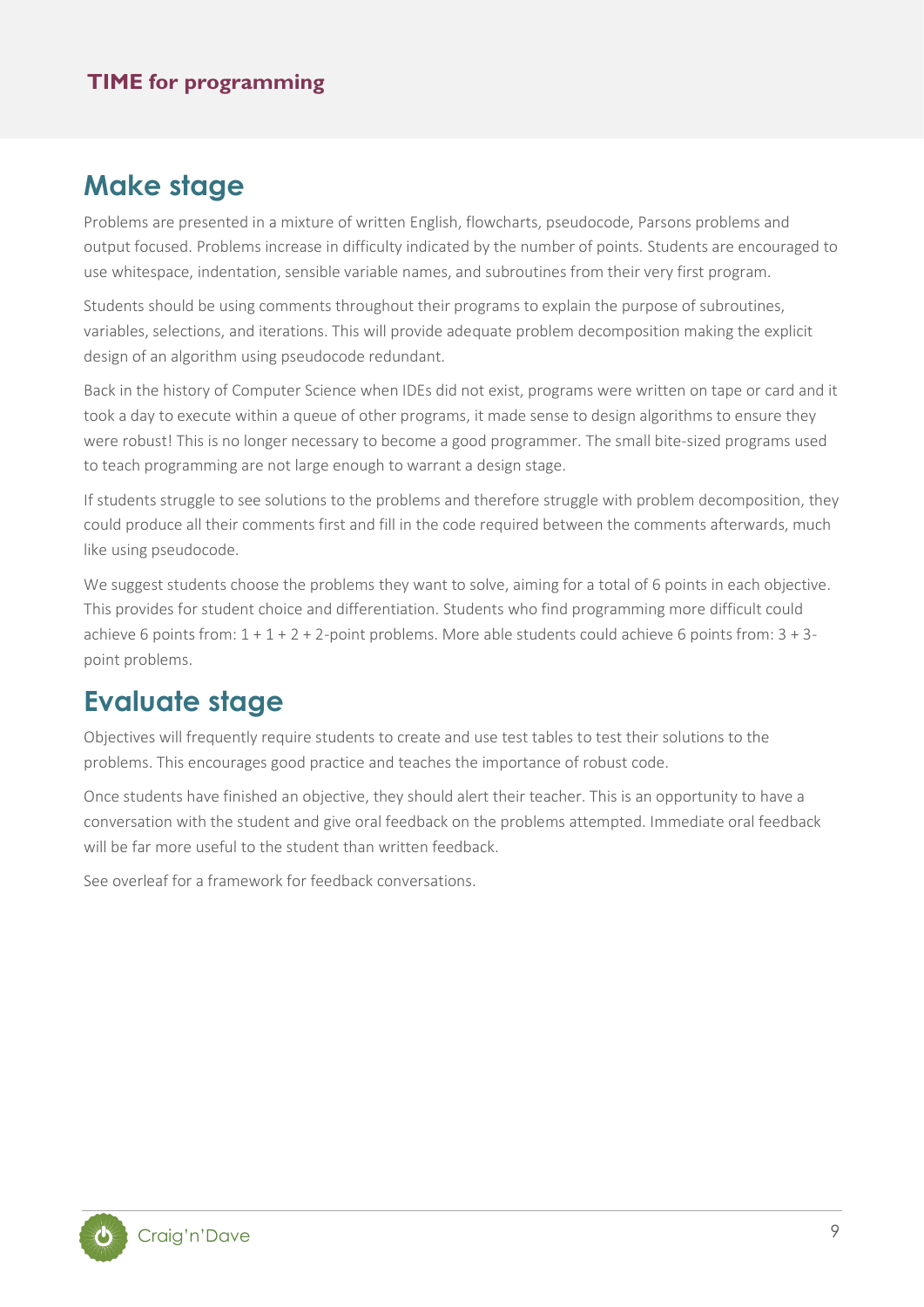In oral feedback conversations, consider with the student:

#### **Comprehension**

#### To what extent does the student understand the code they have written?

- Review the investigate slides in their workbook.
- Ask questions about lines of code they have written to solve problems, getting them to explain how and why their algorithms work.

#### **Maintainability**

#### To what extent and how consistently has the student used best practices in creating readable code?

- The use of comments, subroutines, sensible identifier names and whitespace.
- Using code structures that are easy to understand.
- The use of the most appropriate iteration: counter or condition (from objective 6).

#### **Scalability**

#### To what extent could subroutines be used in other programs later and how well would the program perform if the data set it uses is increased significantly?

- Using subroutines and iterations instead of repeating blocks of code.
- Using self-contained subroutines with local variables and functions that return values.
- Using arrays and lists instead of multiple variables (from objective 8).

#### **Robustness**

#### To what extent can the program easily crash?

- Using validation (from objective 7).
- Using exception handling (from objective 9).

#### **Approach**

#### To what extent is the code the best algorithm for solving the problem?

- Creating time efficient algorithms (minimising the CPU cycles).
- Creating space efficient algorithms (minimising the use of memory) including using global variables only when it makes sense to do so.
- Alternative algorithms may also be considered even though they do not gain any significant advantage to appreciate the different approaches programmers might take and why.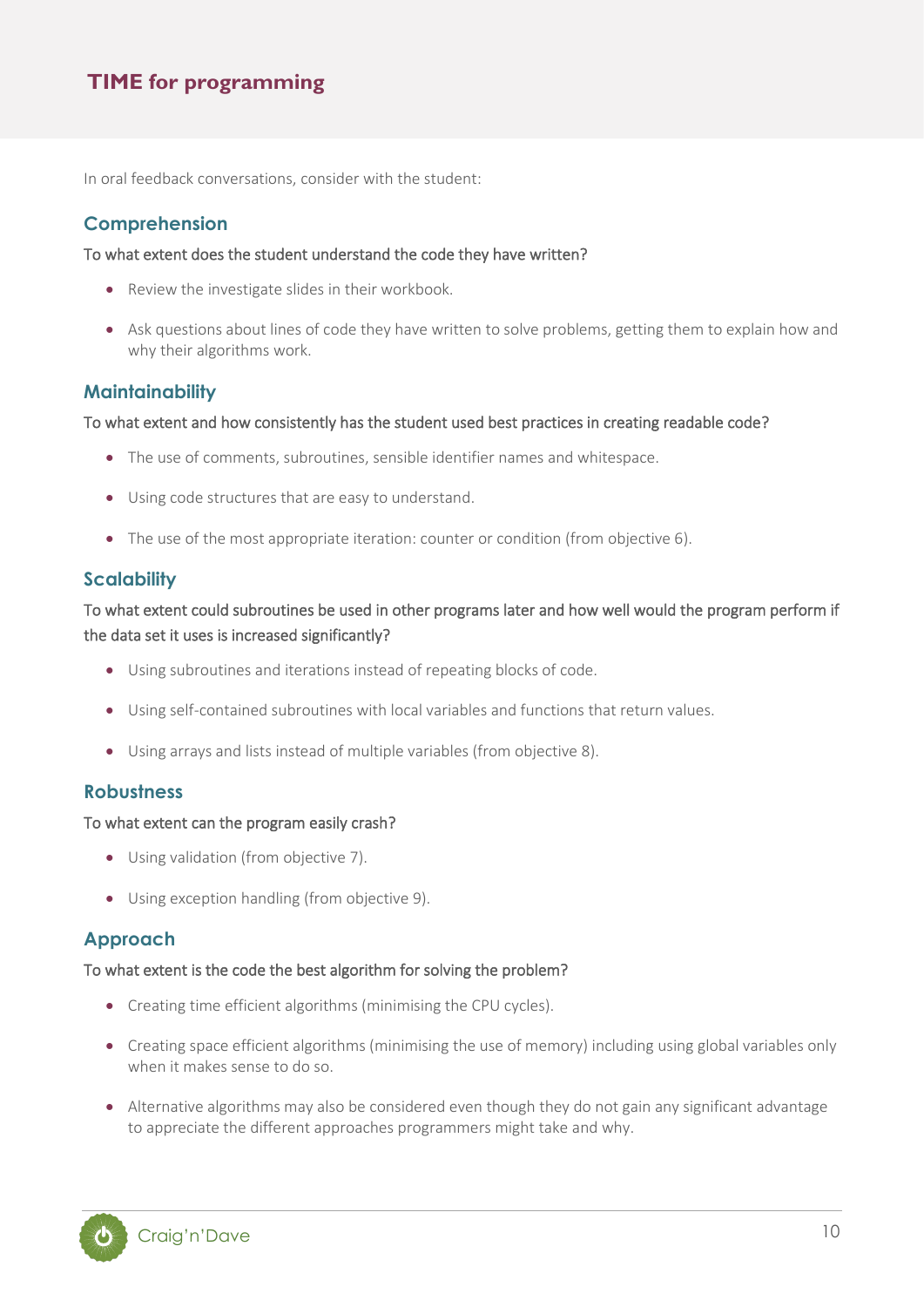# **OVERVIEW SCHEME OF LEARNING**

|                | Objective                                       | Content                                                                           | Try/Investigate<br>programs                                                           | Make 1-point<br>problems                              | Make 2-point<br>problems                         | Make 3-point<br>problems                                             |
|----------------|-------------------------------------------------|-----------------------------------------------------------------------------------|---------------------------------------------------------------------------------------|-------------------------------------------------------|--------------------------------------------------|----------------------------------------------------------------------|
| $\mathbf 1$    | Learn how<br>to write<br>structured<br>programs | Functions<br>Parameters<br>Variables<br>Constants<br>Concatenation                | Hello World<br>Discount<br>Flow rate<br>Square number                                 | Dice face 5<br>Temperature<br>converter<br>Characters | Fish tank<br>volume<br>Microscopy<br>Carpet cost | Energy bill<br>calculator<br>Circle<br>properties<br><b>Ball pit</b> |
| $\overline{2}$ | Learn how<br>to use<br>selection                | If<br>Else<br>Switch                                                              | Check age<br>Valid month<br>Key Stage<br>Sample rate                                  | Driving test<br>Max<br>States of<br>water             | Career quote<br>Currency<br>converter<br>Nitrate | Exam grade<br>Periodic table<br>Day format                           |
| 3              | Learn how<br>to use<br>number<br>data types     | Integers &<br>decimals<br>Casting<br>Random<br>Output<br>formatting<br>Mod<br>Div | VAT<br>Roll Dice<br>Odd or even<br>Operators                                          | Save the<br>change<br>Polyhedral<br>dice<br>Clamp     | Leap year<br>Hours in a day<br>Dice game         | Divisible<br>Dogs life<br>Electric car                               |
| 4              | Learn how<br>to use<br>string data<br>types     | String<br>manipulation<br>functions                                               | Uppercase<br>Length of name<br>Wolf in the<br>forest<br>Find string<br>Replace string | <b>I</b> weet<br>Initial &<br>surname<br>Inventory    | Airline ticket<br>Teacher code<br>Valid address  | Name<br>separator<br>Naming<br>conventions<br>ASCII to<br>EBCDIC     |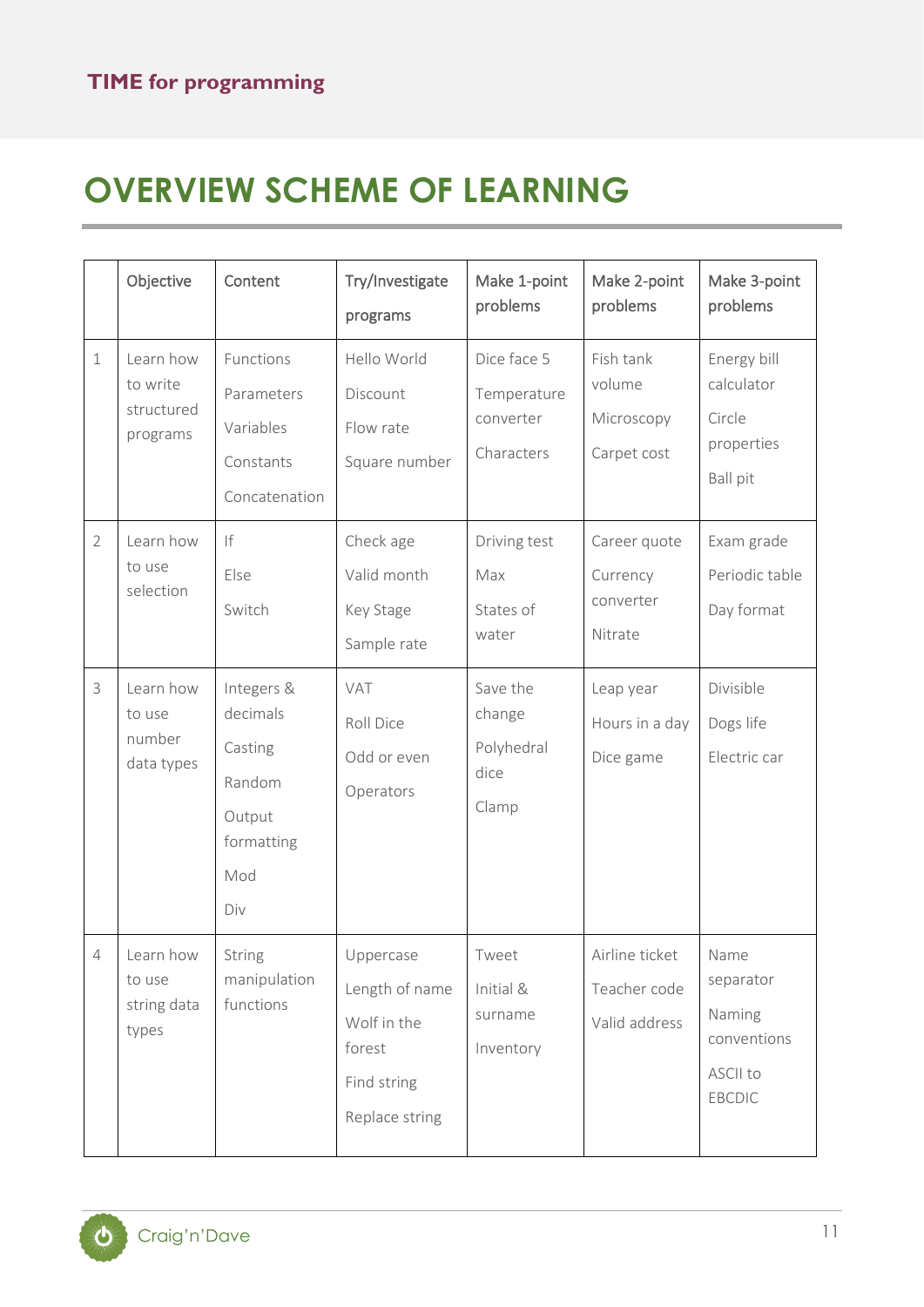| 5              | Learn how<br>to use<br>counter-<br>controlled<br>iterations   | For<br>Foreach in<br>Step             | Repeating code<br>Letters in string<br>Countdown                                             | Times table<br>Factorial<br>Ten green<br>bottles         | ASCII art<br>FizzBuzz<br>Scrabble               | Passcode<br>Cassini<br>Prime number                      |
|----------------|---------------------------------------------------------------|---------------------------------------|----------------------------------------------------------------------------------------------|----------------------------------------------------------|-------------------------------------------------|----------------------------------------------------------|
| 6              | Learn how<br>to use<br>condition-<br>controlled<br>iterations | While<br>Do                           | Roll a six<br><b>LCD</b><br>Model virus<br>Infinite loops<br>Denominator                     | Compound<br>interest<br>Car value<br>Discount<br>counter | Lottery<br>Cashpoint<br>Square root             | Denary to<br>binary<br>Happy<br>numbers<br>Predator-prey |
| $\overline{7}$ | Learn how<br>to handle<br>user inputs                         | Input<br>Sanitisation &<br>validation | Menu choice<br>Validation<br>Dice roll<br>Metric-Imperial                                    | Username<br>Automatic<br>feeder<br>Guess the<br>number   | Conversion<br>utility<br>PIN<br>Adder           | Password<br>Car park<br>Rock paper<br>scissors           |
| 8              | Learn how<br>to use<br>arrays and<br>lists                    | Array<br>List                         | The quick<br>brown fox<br>Product<br>database<br>Pocket<br>Letter grid                       | Quote of the<br>day<br>RPG inventory<br>Notebook         | Proc gen<br>Underground<br>Days of<br>Christmas | Maths test<br>Tanks<br>Strong<br>numbers                 |
| $\mathcal G$   | Learn how<br>to use<br>serial files                           | Read, Write<br>Try<br>Catch<br>Strip  | Write a line of<br>data<br>Read a line of<br>data<br>Read multiple<br>lines<br>Perf Counters | Div zero<br>Cookie<br>Attributes                         | ROT13<br>Time sheet<br>Gamertag                 | Shopping list<br>Vending<br>machine<br>Amino acids       |